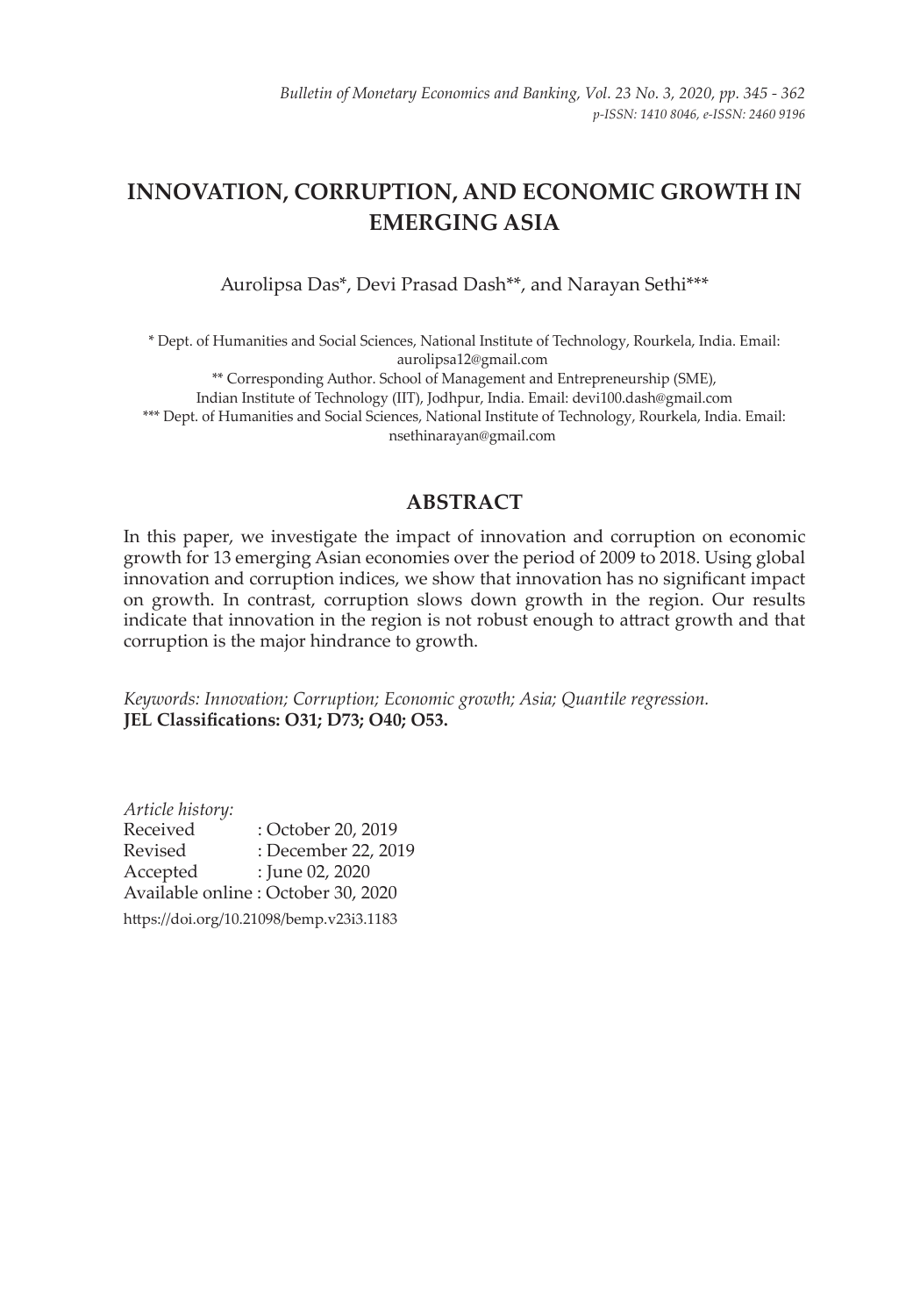## **I. INTRODUCTION**

In this paper, we investigate the impact of innovation and corruption on economic growth. Economic growth is said to be determined by an array of factors and the interplay of both macro and microeconomic elements. Several growth theories postulated the importance of capital and labour (Harrod, 1939; Domar, 1946; Solow, 1956; Uzawa, 1964) and others improved upon these factors by considering the role of investment in human capital, innovation, and knowledge in significantly driving economic growth (Romer, 1994; Juhro *et al.*, 2020). In the recent past, another strand of literature has emerged, called new institutional economics, and this literature pinpoints the importance of institutions in economic growth (Douglas,1993). This literature defined institutions as '*the rules of the game of a society or more formally are the humanly-devised constraints that structure human interaction'* (Douglas,1993, p.5).

The interaction between institutions and organizations play a crucial role in deciding the course of an economy, as may other economic factors. Corruption is a global phenomenon and is not particularly related to any economy *per se*. As corruption becomes endemic among the population, honesty becomes a deviant behavior and, consequently, the former becomes the rules of the games, also known as institutions (Teorell, 2007). Corruption disturbs the political and economic setup of an economy and thereby decreases the pace of economic growth by decreasing investments (Craigwell and Wright, 2012; Mauro, 1995; Tanzi, 1998; Blackburn and Powell, 2011). However, corruption is also viewed as a grease for the wheels of economic growth (Leff, 1964). Innovation, on the other hand, which may cover under its umbrella, research and development (R&D) activities, expenditure on the same, and number of patents and country of origin, is widely perceived as a tool to accelerate economic growth (Juhro *et al.*, 2020; Maradana *et al.*, 2017; Andergassen *et al.*, 2009; Cameron,1998).

Transparency International defines corruption as *'the abuse of entrusted power for private gain'* and provides the scores for the level of corruption in selected countries through the years, the so-called Corruption Perception Index (CPI)<sup>1</sup>.



**Figure 1. Reverse Corruption Perception Index for Selected Emerging Asian countries**

1 https://www.transparency.org/en/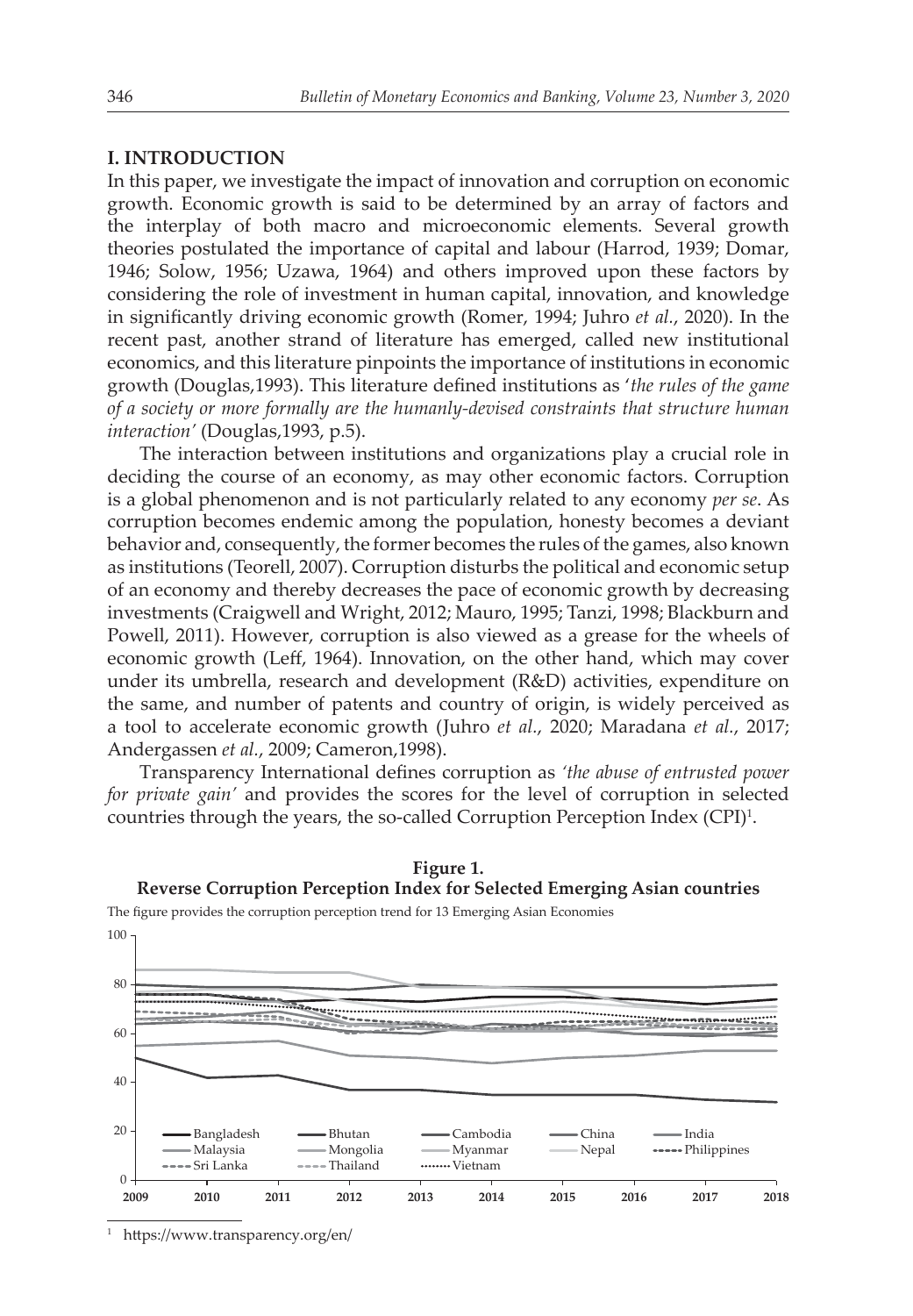The majority of the emerging Asian countries have scored above 50 (see Figure 1), and this score appears to have marginally changed through the years, save for Bhutan, which has clearly trickled down from 50 to 32 in the Reverse Corruption Perception Index score (see Figure 1). According to the Transparancy International Report (2018), globally, countries have failed to curb corruption, which, in turn, is causing a crisis in democracy<sup>2</sup>.

The Global Innovation Index (GII), on the other hand, stresses the importance of innovation-led growth. The GII Report (2018) finds that the continuous investments in breakthrough energy innovations are doing rounds in both developed and developing countries like China and India, and that regional cooperation is equally important in the race to being innovative. South East Asian countries show progress in the scores attained with the help of ASEAN (see Figure 2).



The figure provides the innovation trend for13 Emerging Asian Economies



In our paper, we find that innovation does not have any significant impact on economic growth because of corruption. Even, in some of our generalised method of moments (GMM) results, we find that innovation has significantly dragged down economic growth over the years. Furthermore, corruption exerts a significantly negative impact on economic growth. Despite these findings, we noticed that financial development impacts economic growth positively. Surprisingly, we also noticed that the interaction of innovation and economic freedom has no significant impact on economic growth.

Although several studies have examined the individual impacts of corruption and innovation on growth (Campos *et al.*, 2010; Murphy *et al.*,1993; Pece, Simona,

<sup>2</sup> https://www.transparency.org/en/news/cpi-2018-global-analysis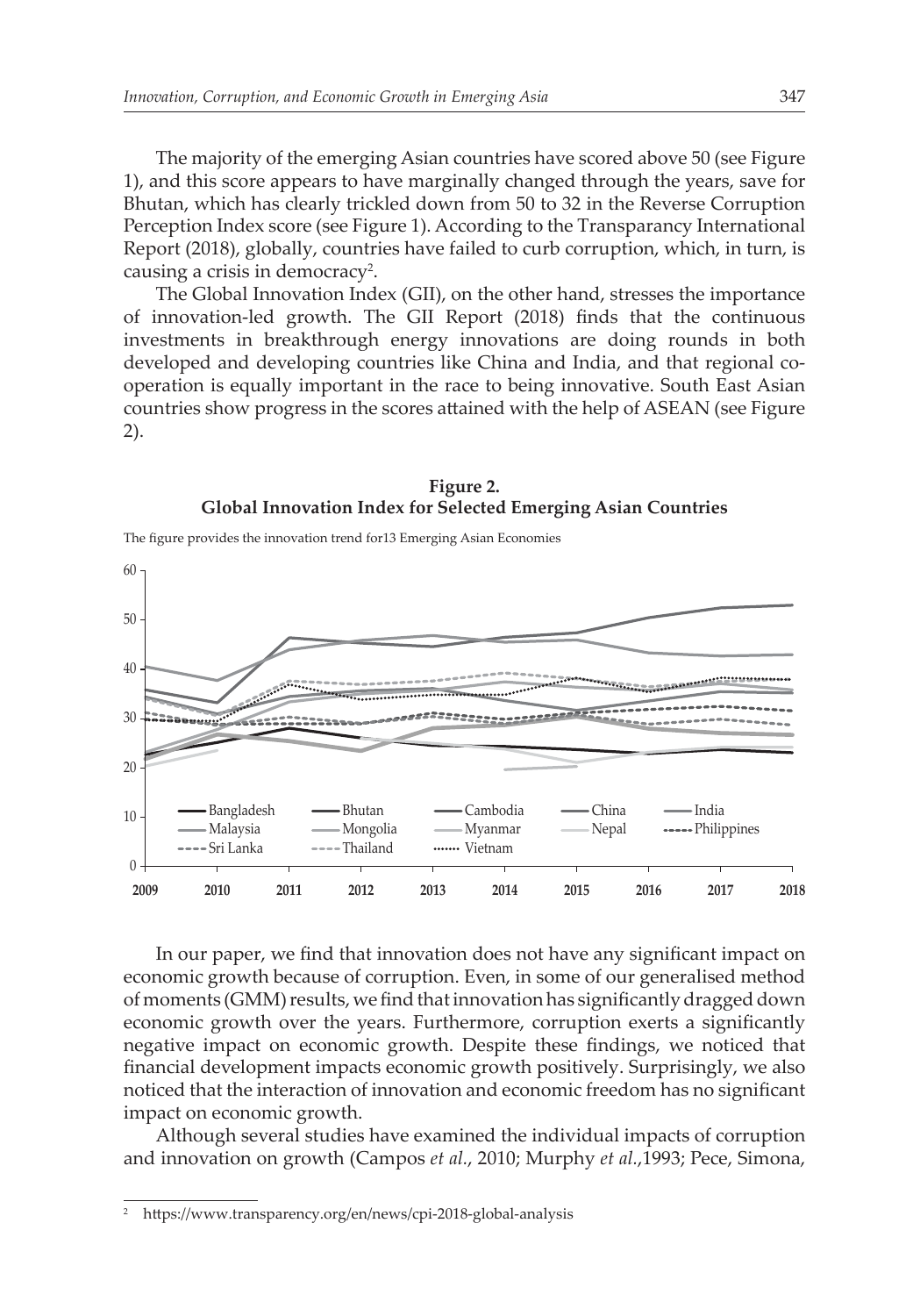and Salisteanu, 2015), no study has examined their joint impact on growth. Our study bridges this research gap by examining the joint impact of corruption and innovation on economic growth, in the presence of conditioning variables like financial development and inflation. Our estimations use a dataset for 13 emerging Asian countries over the period of 2009 to 2018. This period ensures that we focus on the emerging Asian countries that fared well during the global financial crisis of 2007 to 2009 (see also Iyke and Ho, 2020). Our paper contributes to the existing literature in several ways. First, prior studies have not given due importance to factors like inflation, economic freedom, and financial development in the growth experience of the Asian economies post-global financial crisis (Grossman and Helpman, 1990; Paul, 2010; Huang, 2015). This is surprising because inflation plays a vital role in the relation among corruption, innovation, and growth. For instance, rising prices, cost overruns, and delayed projects could stimulate bribery across several sectors (Özşahin and Üçler, 2017; Blackburn and Powell, 2011). As the costs of projects rise due to the inflation, firms' funds are negatively impacted leading to reduction in the resources devoted for R&D and, consequently, a slowdown in the country's economic growth in long run (Blackburn and Powell, 2011). The other factors, economic freedom and financial development, also play key roles in shaping the relation between innovation and corruption and should be considered in growth regressions. Second, this paper produces a better insight by correlating aspects of public infrastructure to economic growth, which has not been done in the literature. Better infrastructure availability indicates an efficient economic structure with skilled innovation and lesser corrupt practices. Economies with efficient physical infrastructure have smooth innovation processes. We believe that innovation and growth are potentially better interlinked in the presence of good physical infrastructure. Third, we empirically offer a comprehensive picture of the threshold impacts of innovation on growth at various trimming scales in the presence of corruption, economic freedom, and other physical infrastructures.

These findings re-emphasize the need for combating corruption and rent seeking activities in the region. The current COVID-19 pandemic is likely to worsen the situation. Amidst the current unprecedented disruption of economies by the COVID-19 pandemic (see Devpura and Narayan, 2020; Ertugrul et al., 2020; Haroon and Rizvi, 2020; Iyke, 2020a, b; Mishra et al., 2020; Narayan, 2020a, b, c; Phan and Narayan, 2020; Prabheesh et al., 2020; Salisu and Sikiru, 2020; Sha and Sharma, 2020), policymakers in the region should pursue administrative reforms geared towards promoting transparency, efficiency, and economic freedom. Our findings suggest that such policy reforms would help harness the growth opportunities of innovative activities.

The paper is divided into five sections. The present section introduces the subject matter. Section II presents the literature review. Section III discusses the data and the methodology. Section IV presents the empirical results. Section V presents the conclusion and the policy implications of the paper.

## **II. LITERATURE REVIEW**

This section reviews the literature on corruption, innovation, and economic growth. The common perception among laymen is that corruption is a hindrance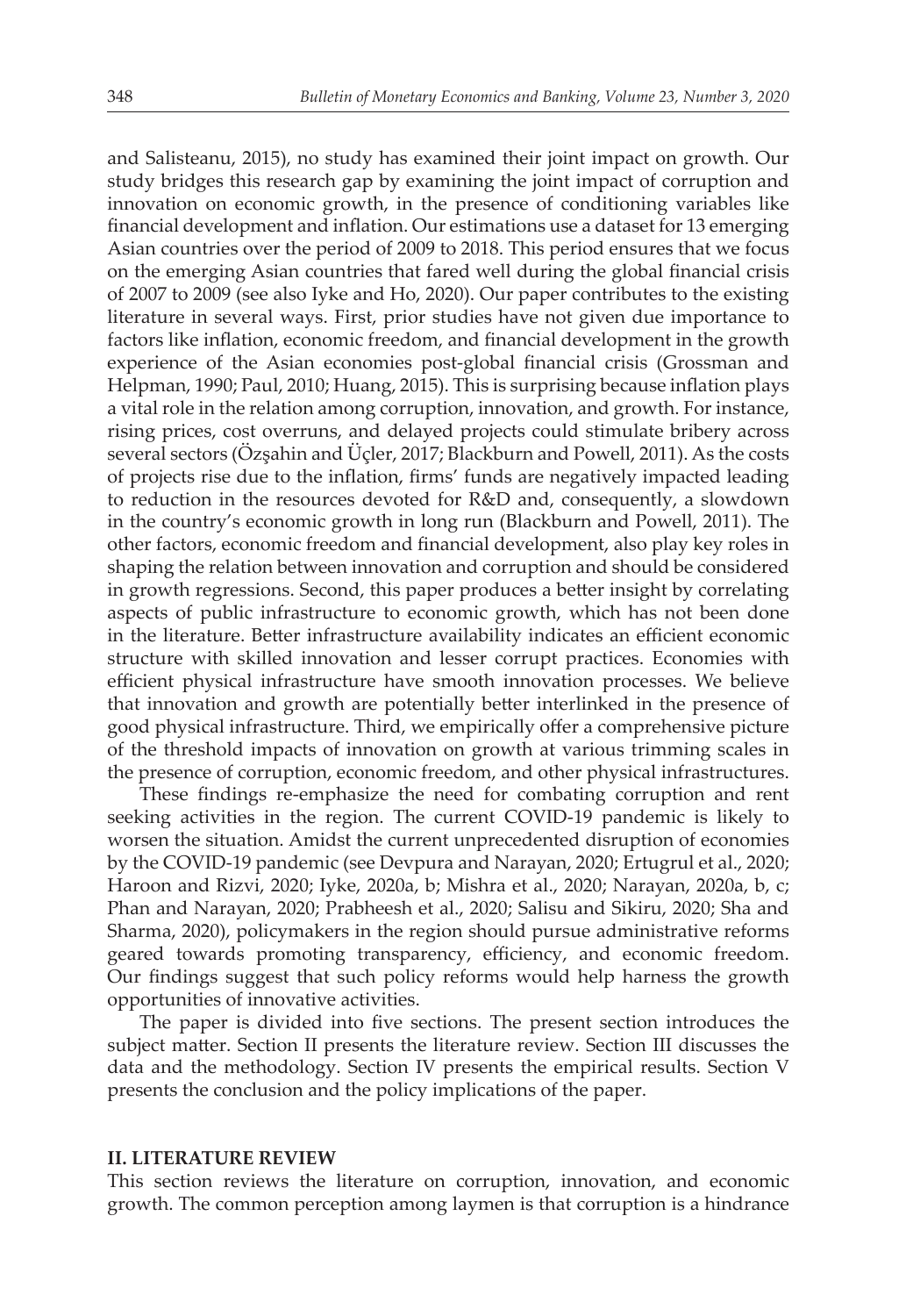to economic growth and development. This view is supported by some empirical studies, which find that corruption constrains economic growth and development (Campos *et al.*, 2010; Murphy *et al.*,1993; Klitgard 1988; Mauro, 1995). However, other empirical studies support the idea of grease-the-wheel-effect of corruption on growth and development (Acemoglu and Verdier, 2000; Hunington, 1968; Leff, 1964; Paul 2010; Lien, 1986). In other words, these studies find that corruption enhances growth and development.

Huang (2015) finds, using data on selected Asia-Pacific countries for the period of 1997 to 2013, that there exists a significant positive causality from corruption to growth in South Korea and that anti-corruption laws may not be effective in these countries. Paul (2010) also finds a positive relationship between corruption and economic growth in Bangladesh. Corruption acts like a wage for bureaucrats, who use it as an incentive for providing public services (Acemoglu and Verdier, 2000). Corruption may also serve as a tool for entrepreneurs to sidestep regulations, which are otherwise inefficient (Acemoglu and Verdier, 2000). Thus, corruption is viewed as a lubricant and greases the wheels of the economy.

Mendez and Sepulveda (2005) examine the relationship between corruption and economic growth for a large sample of countries over the period of 1960 to 2000. Controlling for annual population growth, real income per capita, annual Gross Domestic Product (GDP) growth, secondary school enrolment rates, the investment share of GDP, and the share of government expenditures in GDP, they conclude that corruption is favourable at low levels of incidence and disadvantageous at high levels. Similarly, Gyimah-Brempong (2002) based on his empirical analysis of Africa deduces that corruption leads to lessened investments in physical capital and increased income inequality which in turn results in dampening economic growth.

Theories highlighting the impact of innovation on economic growth can be traced back to that of Schumpeter (1912), who distinguishes economic growth from development by defining economic development as a result of discontinuous internal and external changes in the economy—one of which is the role of entrepreneurs to innovate. In the Solow (1956) growth model, economic growth is sustained by growth in labour and capital, while innovation and R&D are exogenous variables.

Moreover, Pece, Simona, and Salisteanu (2015) empirically show that innovation in Central and Eastern European countries (i.e., Poland, Czech Republic, and Hungary) ensure competitiveness and progress by ensuring private and public sector development and by improving living conditions. Grossman and Helpman (1990) show, in a theoretical model, that innovation enhances growth through comparative advantage of international trade and knowledge spillovers over international boundaries. Similarly, in their empirical studies, Maradana *et al.* (2017), Andergassen *et al.* (2009), Bae and Yoo (2015), Mansfield (1972), and Nadiri (1993) find that innovation enhances growth.

To summarize, both theoretical and empirical studies show that corruption could enhance or hurt growth and that innovation enhances growth. However, no study examines how both corruption and innovation interactively affect growth. Hence, we test the following hypotheses: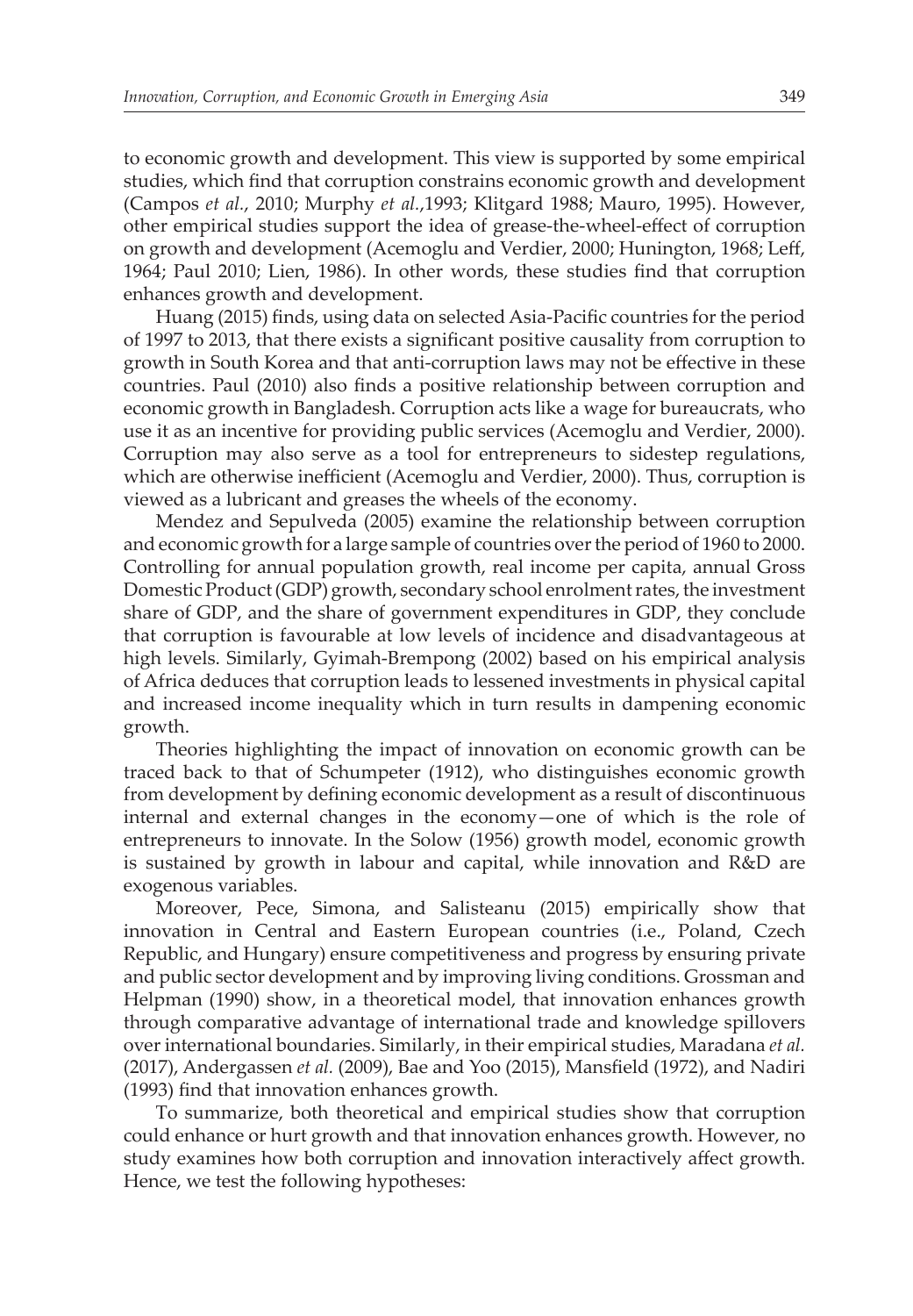Hypothesis (i): Corruption hurts growth in developing economies despite higher innovation rates.

 Hypothesis (ii): Corruption hurts growth in developing economies in the presence of low financial development and significant improvement in physical infrastructure.

## **III. DATA AND METHODOLOGY**

In order to explore the impacts of corruption and innovation on economic growth, conditional on variables like financial development, inflation, and economic freedom, we use the Corruption Perception Index (*CPI*), Global Innovation Index (*GII*), annual real GDP per capita (*EG*), International Monetary Fund's Financial Development Index (*FD*), Consumer Price Index, and Heritage Foundation's Economic Freedom Index (*EF*) to measure, respectively, corruption, innovation, economic growth, financial development, inflation, and economic freedom.

The *GII* index is used to measure innovation owing to its comprehensiveness and inclusiveness of input as well as output pillars of the economy, which, in turn, include institutions, human capital and research, infrastructure, market, and business sophistication under the input pillars and knowledge, technology, and creative outputs under the output pillars<sup>3</sup>. The GII scores range from 0 to 100, where 0 represents the least innovative country and 100, the highly innovative country. Similarly, *CPI* is used to measure the level of corruption in the economy on account of its credibility because it aggregates data from 13 data sources from 12 different institutions that provide perceptions and results by business people and country level experts for the level of corruption in the public  ${\rm sector^4}.$  The scores, in this case, are assigned from 0 to 100, where 0 represents a high level and 100 represents a lower level of corruption.

In the light of the preceding discussion regarding the difference in reading the scores, we standardized the data for simplicity of calculations, and hence, used a Reverse Corruption Perception Index (*RCPI*) as our measure of corruption. The *RCPI* ranges from 0 to 100 and the readings can be interpreted in an ascending order. Moreover, the *CPI* from 2009 to 2011 and the *GII* from 2009 to 2010 are measured based on scores ranging from 0 to 10. Hence, for uniformity, we multiplied these values by 10. All variables are converted into natural logarithm to avoid spurious regression issues. We have taken post 2008 data to study the impacts of innovation and corruption on economic growth in developing economies post 2008. We took the Consumer Price Index data (2010 = 100) from the World Bank's World Development Indicators.

Our sample consists of 13 emerging Asian countries, as classified by the International Monetary Fund, for the period of 2009 to 2018. The countries are Bangladesh, Bhutan, Cambodia, China, India, Malaysia, Mongolia, Myanmar, Nepal, the Philippines, Sri Lanka, Thailand, and Vietnam. Table 1 gives the description of variables and their respective data sources.

<sup>3</sup> https://www.wipo.int/global\_innovation\_index/en/2020/

<sup>4</sup> https://www.transparency.org/en/cpi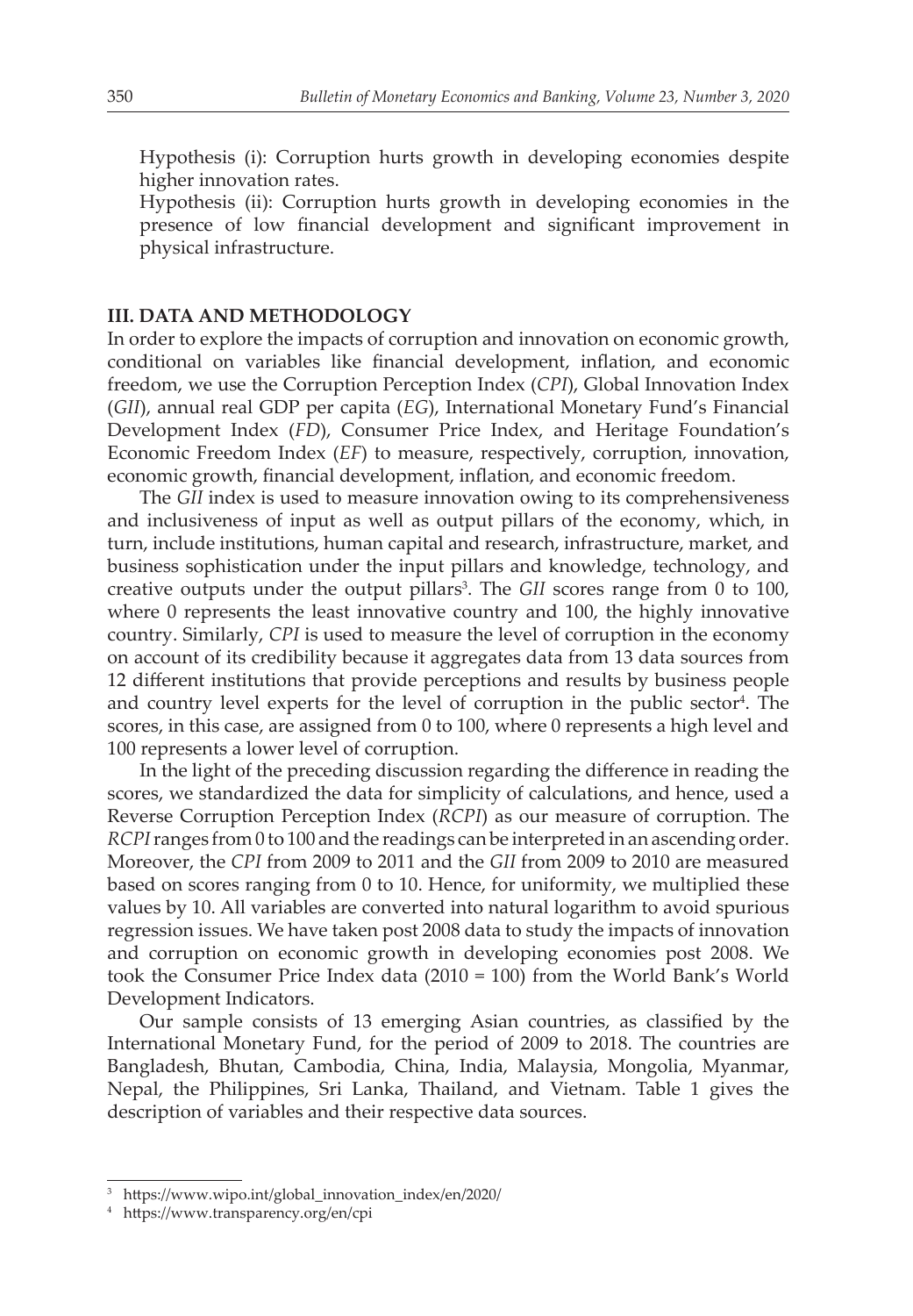| <b>Variables</b>            | <b>Symbols</b> | <b>Measurement</b>                                     | Data Source                   |
|-----------------------------|----------------|--------------------------------------------------------|-------------------------------|
| Dependent Variable          |                |                                                        |                               |
| Economic Growth             | EG.            | GDP per capita<br>(constant 2010 US\$)                 | WDI                           |
| <b>Independent Variable</b> |                |                                                        |                               |
| Corruption                  | <b>RCPI</b>    | Reverse Corruption Perception Index                    | Transparency<br>International |
| Innovation                  | GII            | Global Innovation Index                                | <b>GII</b>                    |
| Financial<br>Development    | FD             | Financial Development Index                            | <b>IMF</b>                    |
| Inflation                   | <b>INF</b>     | Consumer Price Index<br>(Constant prices, $2010=100$ ) | <b>WDI</b>                    |
| Economic Freedom            | EF             | Economic Freedom Index                                 | Heritage<br>Foundation        |

**Table 1. Description of the variables and Data Sources**

This table provides the description of variables.

The study utilizes several econometric techniques (i.e. simple, quantile, and threshold regression techniques). Our empirical model regresses economic growth on innovation, corruption, and several control variables documented in the literature (see Narayan and Smyth, 2005; Iyke, 2017; Takumah and Iyke, 2017; Ho and Iyke, 2018, 2020). Thus, our empirical model can be described as follows,

$$
EG_{it} = f(GII, RCPI, FD, INF, EF)_{it}
$$
\n<sup>(1)</sup>

The functional form can further be stated in terms of main empirical model as under,

$$
EG_{it} = \alpha + \beta_1 G II_{it} + \beta_2 R CPI_{it} + \beta_3 FD_{it} + \beta_4 INF_{it} + \beta_5 EF_{it} + \varepsilon_i + \varepsilon_t + \varepsilon_{it} \tag{2}
$$

where EG represents economic growth.  $\beta_1 \beta_2 \beta_3 \beta_4$  and  $\beta_5$  are the coefficients of innovation, corruption, financial development, inflation, and economic freedom respectively.  $\varepsilon$ <sub>*i*</sub> and  $\varepsilon$ <sub>*t*</sub> are the country and time fixed effects, respectively. Equation (2) takes into account both country and time specific effects to account for the year and country specific heterogeneities.  $\varepsilon_{i}$  is the error term.  $GII_{i}$ ,  $RCPI_{i}$ ,  $FD_{i}$ ,  $INF_{i}$  and *EF*<sub>*it*</sub> denote, respectively, innovation, corruption, financial development, inflation, and economic freedom for country *i* at time *t*.  $GII<sub>i</sub>$  and  $RCPI<sub>i</sub>$  are the explanatory variables of interest. The control variables are  $FD_{i\mu}$  *INF*<sub>*it*</sub> and  $EF_{i\mu}$  respectively. Prior studies such as Iyke (2017, 2018) and Ho and Iyke (2018, 2020), among others also controlled for inflation and financial development as well.

In order to make our analysis more robust, we interact innovation with economic freedom in our model. This shows the joint impact of innovation and economic freedom on economic growth. Thus, Equation (2) can be rewritten as follows,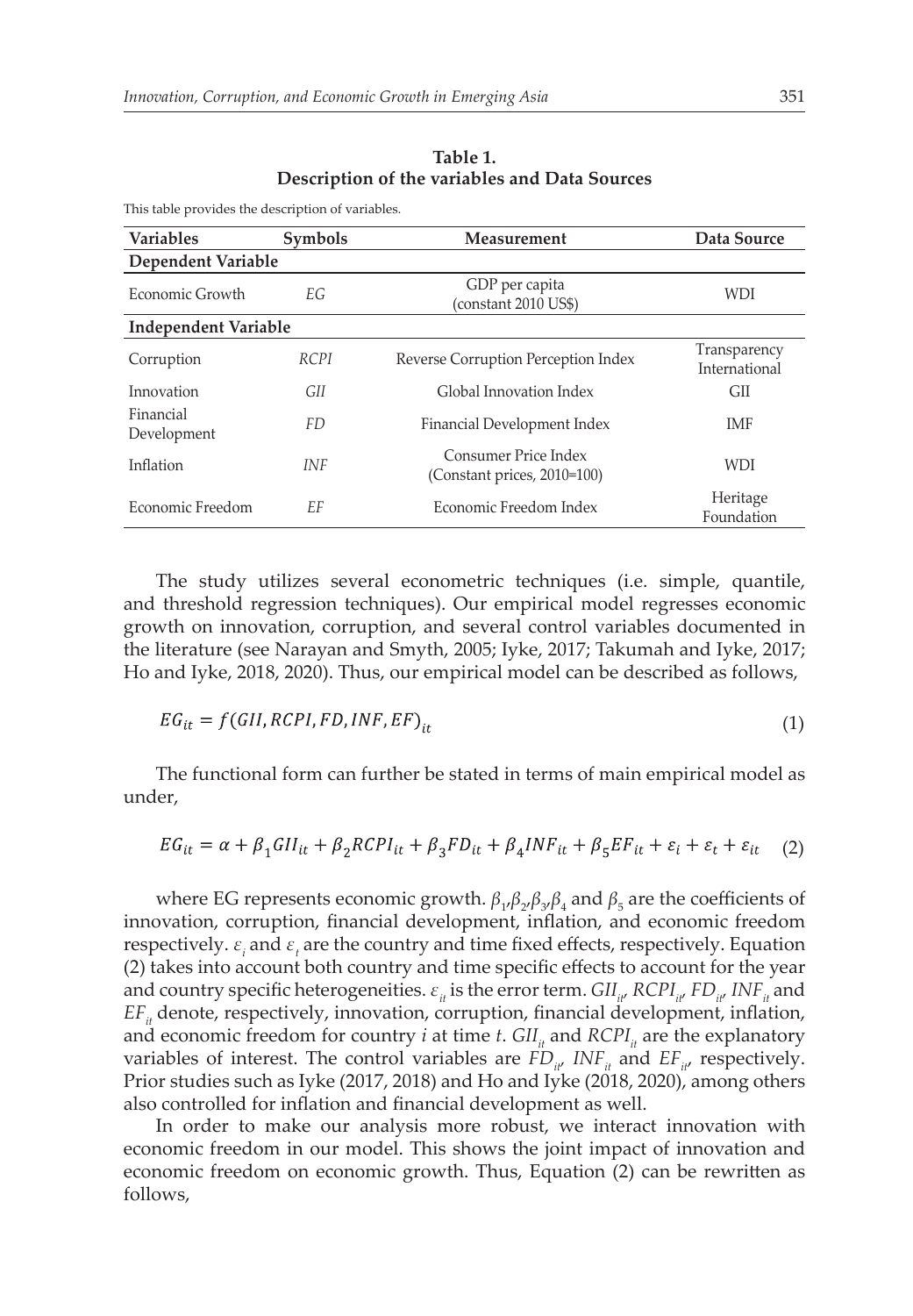$$
EG_{it} = \alpha + \beta_1 (GII_{it} * EF_{it}) + \beta_2 R CPI_{it} + \beta_3 FD_{it} + \beta_4 INF_{it} + \varepsilon_t + \varepsilon_t + \varepsilon_{it} \tag{3}
$$

In Equation (3), the new  $\beta_1$  denotes the coefficient of the joint interaction effects of innovation and economic freedom on economic growth.

### **IV. EMPIRICAL RESULTS**

#### **Table 2. Descriptive Statistics and Correlation Matrix**

The table provides the descriptive statistics and correlation matrix of the variables. Standard errors are reported in the parentheses. (\*), (\*\*) and (\*\*\*) denote the estimates that are significantly different from zero at 1%, 5% and 10% levels of significance, respectively.

|                          | <b>GDP</b>           | Corruption            | Innovation            | <b>Fin Dev</b>       | Inflation              | Economic<br>Freedom |
|--------------------------|----------------------|-----------------------|-----------------------|----------------------|------------------------|---------------------|
| Mean                     | 6.929                | 4.164                 | 3.002                 | $-0.988$             | 4.296                  | 4.026               |
| S.D                      | 2.441                | 0.198                 | 1.183                 | 0.709                | 1.445                  | 0.121               |
| Maximum                  | 9.351                | 4.454                 | 3.972                 | 0.000                | 5.148                  | 4.310               |
| Minimum                  | 0.000                | 3.465                 | 0.000                 | $-2.312$             | 0.000                  | 3.602               |
| No of obs                | 130                  | 130                   | 130                   | 130                  | 130                    | 130                 |
|                          | <b>GDP</b>           | Corruption            | Innovation            | <b>Fin Dev</b>       | Inflation              | Economic<br>Freedom |
| GDP                      | 1.000                |                       |                       |                      |                        |                     |
| Corruption               | $-0.909$<br>(0.303)  | 1.000                 |                       |                      |                        |                     |
| Innovation               | $0.091**$<br>(0.097) | $0.128***$<br>(0.123) | 1.000                 |                      |                        |                     |
| Financial<br>Development | $-0.257*$<br>(0.031) | $-0.284*$<br>(0.001)  | $0.299*$<br>(0.000)   | 1.000                |                        |                     |
| Inflation                | $0.940*$<br>(0.000)  | $0.047***$<br>(0.133) | $0.020***$<br>(0.118) | $-0.448*$<br>(0.000) | 1.000                  |                     |
| Economic<br>Freedom      | 0.560<br>(0.491)     | $-0.444*$<br>(0.000)  | $0.416*$<br>(0.000)   | $0.497*$<br>(0.000)  | $-0.134***$<br>(0.126) | 1.000               |

Table 2 shows the descriptive statistics of the variables used in our estimations. The average corruption score is 4.164. The average financial development is negative due to the unequal pattern of financial development and countries' increasing exposure to the financial crisis. Economies like Bhutan, Bangladesh, Cambodia, Sri Lanka, Nepal, Mongolia, and the Philippines have not fared well in terms of financial structure liberalization, capital inflows, and other financial parameters. But, surprisingly, economic freedom, in terms of policy changes, has increased by 4.310 during this time period.

As far as the correlation matrix is concerned, Table 2 displays no significant correlation between GDP and corruption. However, we observe a negative correlation between rent seeking activity and GDP, implying that corruption hurts growth. The relation seems to be insignificant due to the varying degree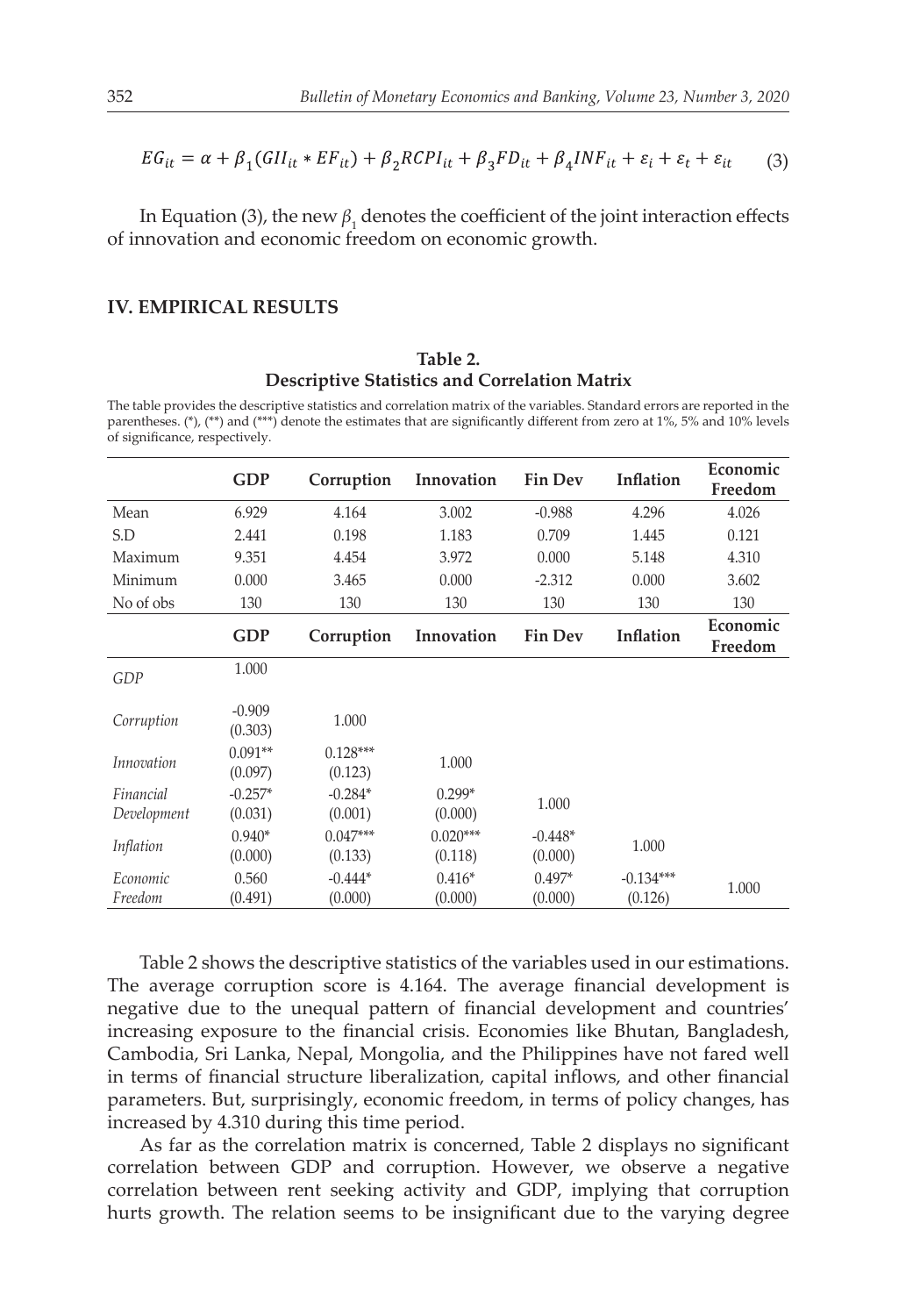of correlation across the emerging Asian countries and due to the differences in the corruption levels and the extent of corrupt practices. Still, corrupt practices at each stage notably impact innovation, growth, and financial development. We further find a positive correlation between innovation and growth—although the correlation is not significant enough to indicate that innovation certainly contributes more to growth.

#### *A. Ordinary Least Squares Estimation*

| Economic<br>Growth       | I                    | П                    | Ш                    | IV                    |
|--------------------------|----------------------|----------------------|----------------------|-----------------------|
| <i>Innovation</i>        | 0.033<br>(0.032)     | 0.010<br>(0.009)     | $-0.022$<br>(0.021)  | $-0.010$<br>(0.014)   |
| Corruption               | $-1.121*$<br>(0.231) | $-0.071$<br>(0.069)  | $1.267*$<br>(0.539)  | $1.129*$<br>(0.240)   |
| Financial<br>Development | $0.473*$<br>(0.105)  | $0.570*$<br>(0.087)  | $0.122**$<br>(0.066) | $0.868*$<br>(0.090)   |
| Inflation                | 1.708*<br>(0.045)    | $-0.677*$<br>(0.313) | $1.618*$<br>(0.022)  | $-1.935*$<br>(0.418)  |
| Economic Freedom         | $1.150*$<br>(0.234)  | $-0.246$<br>(0.242)  | $-0.234$<br>(0.212)  | $0.673***$<br>(0.429) |
| Time Effect              | No                   | Yes                  | No                   | Yes                   |
| Country Effect           | No                   | Yes                  | Yes                  | No                    |
| $R^2$                    | 0.931                | 0.993                | 0.985                | 0.975                 |
| Adjusted $R^2$           | 0.927                | 0.991                | 0.981                | 0.972                 |
| F-test                   | 0.929                | 0.991                | 0.984                | 0.972                 |

**Table 3. Basic Regression Results**

The table provides the baseline regression results analysis. (\*), (\*\*) and (\*\*\*) denote estimates that are significantly different from zero at the 1%, 5% and 10% levels of significance, respectively.

Table 3 shows the ordinary least squares (OLS) estimates of our empirical models. The estimated coefficients of innovation across models are insignificant, which shows that innovation has no direct impact on economic growth. Even if these countries experience an increase innovation, they may not experience growth because of high corruption levels, lack of efficient institutions, and prevalence of untrustworthiness. Corruption surprisingly enhances economic growth when exclusively considering time and country fixed effects separately (see columns III and IV). Several empirical studies suggest that corruption acts as an efficient grease for innovation activities (Lui, 1985; Wei, 2000; Cooray *et al.*, 2017, Dreher and Gassebner, 2007). In support of the grease-the-wheel-hypothesis, we find that corruption exerts a positive impact on economic growth for some countries as well as over the years.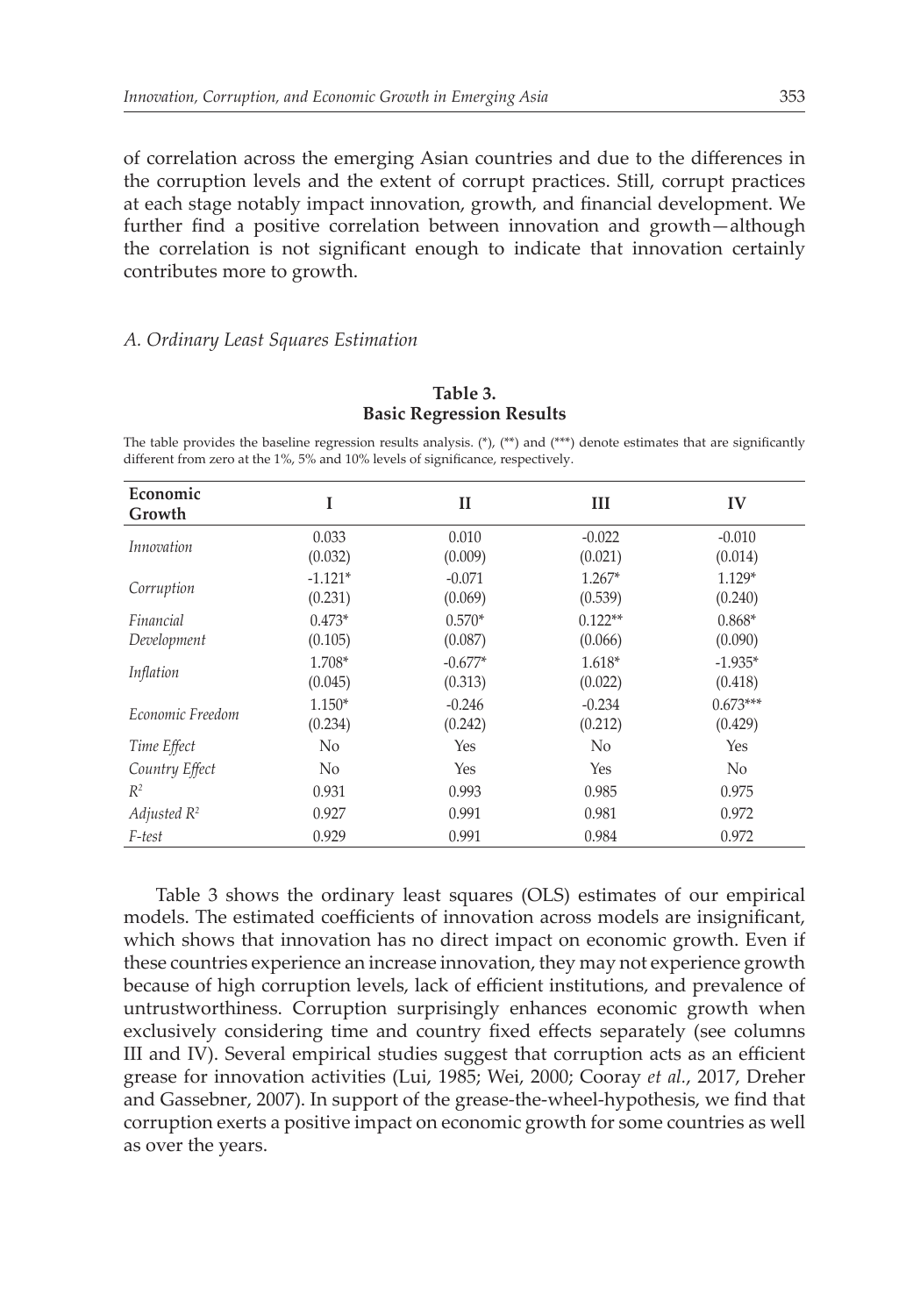#### **Table 4. Regression Results (with Interaction)**

The table provides the baseline regression results analysis with interaction effect of innovation and economic freedom. (\*), (\*\*) and (\*\*\*) denote estimates that are significantly different from zero at the 1%, 5% and 10% levels of significance, respectively.

| <b>Economic Growth</b>       |                   | П                 | Ш                 | IV                |
|------------------------------|-------------------|-------------------|-------------------|-------------------|
| Innovation*Economic          | 0.190             | $-0.060$          | 0.034             | 0.051             |
| Freedom                      | (0.170)           | (0.059)           | (0.033)           | (0.049)           |
| Corruption                   | $-1.204*$         | $1.342*$          | $-1.308*$         | $-0.013$          |
|                              | (0.375)           | (0.511)           | (0.211)           | (0.013)           |
| <b>Financial Development</b> | $0.560*$          | $0.116**$         | $0.904*$          | $0.568*$          |
|                              | (0.105)           | (0.064)           | (0.088)           | (0.086)           |
| Inflation                    | $1.717*$          | $1.619*$          | $-2.126*$         | $-0.563*$         |
|                              | (0.046)           | (0.022)           | (0.403)           | (0.314)           |
| Constant                     | 4.930*            | $-6.485*$         | 2.834*            | $1.671*$          |
|                              | (1.319)           | (2.221)           | (0.105)           | (0.073)           |
| Time Effect                  | N <sub>0</sub>    | No                | Yes               | Yes               |
| Country Effect               | No                | <b>Yes</b>        | No                | Yes               |
| Region                       | <b>Full Panel</b> | <b>Full Panel</b> | <b>Full Panel</b> | <b>Full Panel</b> |
| $R^2$                        | 0.926             | 0.986             | 0.974             | 0.993             |
| Adjusted $R^2$               | 0.924             | 0.985             | 0.972             | 0.991             |

Prior studies show that high economic freedom is associated with high corporate innovation in the domiciled countries. That is, firms domiciled in a country with an efficient regulatory system, limited government interference, and open markets are more innovative (see Zhu and Zhu, 2017). Therefore, it is possible that the impact of innovation on growth is better observed through economic freedom. In order to get a more robust impact of innovation on growth, we interact innovation with economic freedom; this also measures the joint impact of innovation and economic freedom on growth. The estimates, which are reported in Table 4, show that innovation enhances growth through economic freedom.

#### *B. Quantile Regression*

We utilize the quantile regression method developed by Koenker and Bassett (1978) to estimate the impacts of corruption and innovation on economic growth at various quantiles and compare the estimates to those of the simple regression method. The quantile regression method overcomes the problem of heterogeneity of variances by fitting linear regressions on different quantiles of the response variable (Koenker and Bassett, 1978).

Economic growth might differ across emerging economies but we cannot rule them out as the outliers. Hence, it is meaningful to calculate the coefficients at various quantiles by utilizing the conditional distribution of the explained variable (Coad and Rao, 2006; Uddin *et al.*, 2017). By relaxing these assumptions, country specific heterogeneities are taken into the consideration to a greater extent.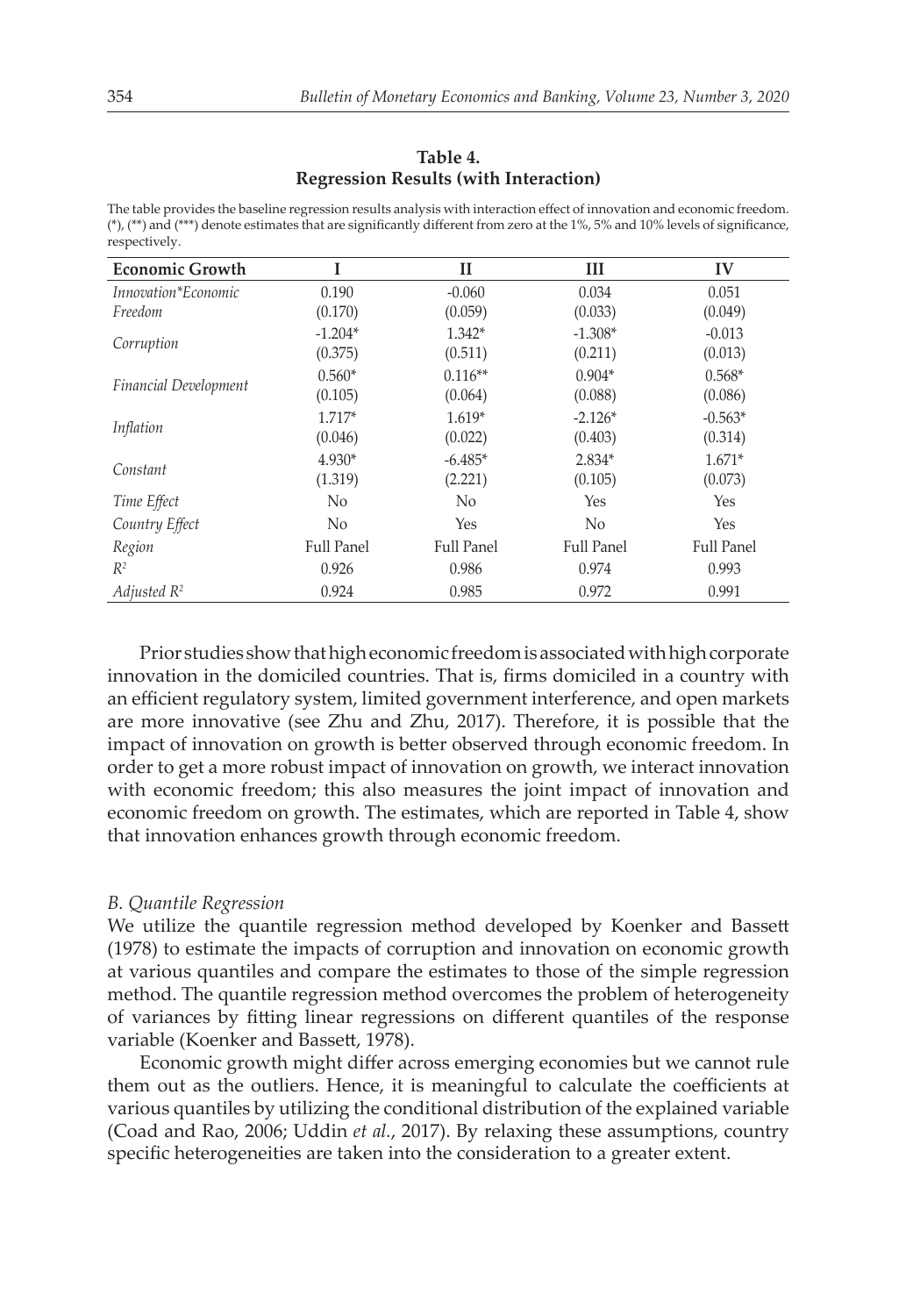## **Table 5. Quantile Regression Results**

The table provides the quantile regression results. Standard errors are given in parentheses under the values of coefficients. (\*), (\*\*) and (\*\*\*) denote estimates that are significantly different from zero at the 1%, 5% and 10% levels of significance, respectively.

| <b>Economic Growth</b>       |                  | $_{II}$          | Ш                | IV               |
|------------------------------|------------------|------------------|------------------|------------------|
| <i>Innovation</i>            | 0.083            | $-0.105***$      | $-0.081$         | $-0.125**$       |
|                              | (0.082)          | (0.064)          | (0.057)          | (0.081)          |
| Corruption                   | $-0.781*$        | $-0.536*$        | $-0.404***$      | $-0.691*$        |
|                              | (0.316)          | (0.257)          | (0.247)          | (0.325)          |
| <b>Financial Development</b> | $0.199***$       | $0.869*$         | $1.037*$         | $1.012*$         |
|                              | (0.130)          | (0.176)          | (0.144)          | (0.152)          |
| Inflation                    | 1.570*           | 1.827*           | $1.950*$         | $1.963*$         |
|                              | (0.048)          | (0.061)          | (0.044)          | (0.041)          |
| Economic Freedom             | $0.709*$         | $0.646*$         | $0.498**$        | $0.846*$         |
|                              | (0.296)          | (0.279)          | (0.260)          | (0.348)          |
| Quantiles                    | 25 <sup>th</sup> | 50 <sup>th</sup> | 75 <sup>th</sup> | 90 <sup>th</sup> |
| Pseudo $R^2$                 | 0.730            | 0.638            | 0.625            | 0.635            |
| Adjusted $R^2$               | 0.721            | 0.627            | 0.613            | 0.624            |

Table 5 shows the quantile regression estimates. Innovation has the surprisingly negative effect on economic growth, especially in the earlier stages of 2009-10. Corruption has negative impact on economic growth at various quantiles (see columns I to IV). Like the OLS estimates, the quantile estimates show a positive and significant correlation between financial development and economic growth at 1% level of statistical significance. Other variables, like inflation and economic freedom, exhibit positive and significant relation with economic growth.

## **Table 6. Quantile Regression Results (with Interaction)**

The table provides the quantile regression results with interaction effects. Standard errors are given in parentheses under the values of coefficients. (\*), (\*\*) and (\*\*\*) denote estimates that are significantly different from zero at the 1%, 5% and 10% levels of significance, respectively.

| <b>Economic Growth</b>       |                    | п                | Ш                | IV               |
|------------------------------|--------------------|------------------|------------------|------------------|
|                              |                    |                  |                  |                  |
| Innovation*Economic          | 0.285              | $-0.243$         | $-0.204$         | $-0.107$         |
| Freedom                      | (0.216)            | (0.240)          | (0.149)          | (0.102)          |
|                              | $-0.826*$          | $-0.340$         | $-0.558**$       | $-0.910*$        |
| Corruption                   | (0.413)            | (0.327)          | (0.294)          | (0.340)          |
|                              | $0.208***$         | $0.932*$         | $1.013*$         | $1.015*$         |
| <b>Financial Development</b> | (0.134)            | (0.161)          | (0.092)          | (0.110)          |
|                              | $1.553*$           | 1.850*           | $1.940*$         | 1.964*           |
| Inflation                    | (0.059)            | (0.071)          | (0.041)          | (0.049)          |
| Constant                     | $3.085**$          | 1.698            | $2.591*$         | $4.108*$         |
|                              | (1.678)            | (1.661)          | (1.154)          | (1.382)          |
| Quantiles                    | $25$ <sup>TH</sup> | 50 <sup>TH</sup> | 75 <sup>TH</sup> | 90 <sup>TH</sup> |
| Pseudo $R^2$                 | 0.723              | 0.633            | 0.628            | 0.624            |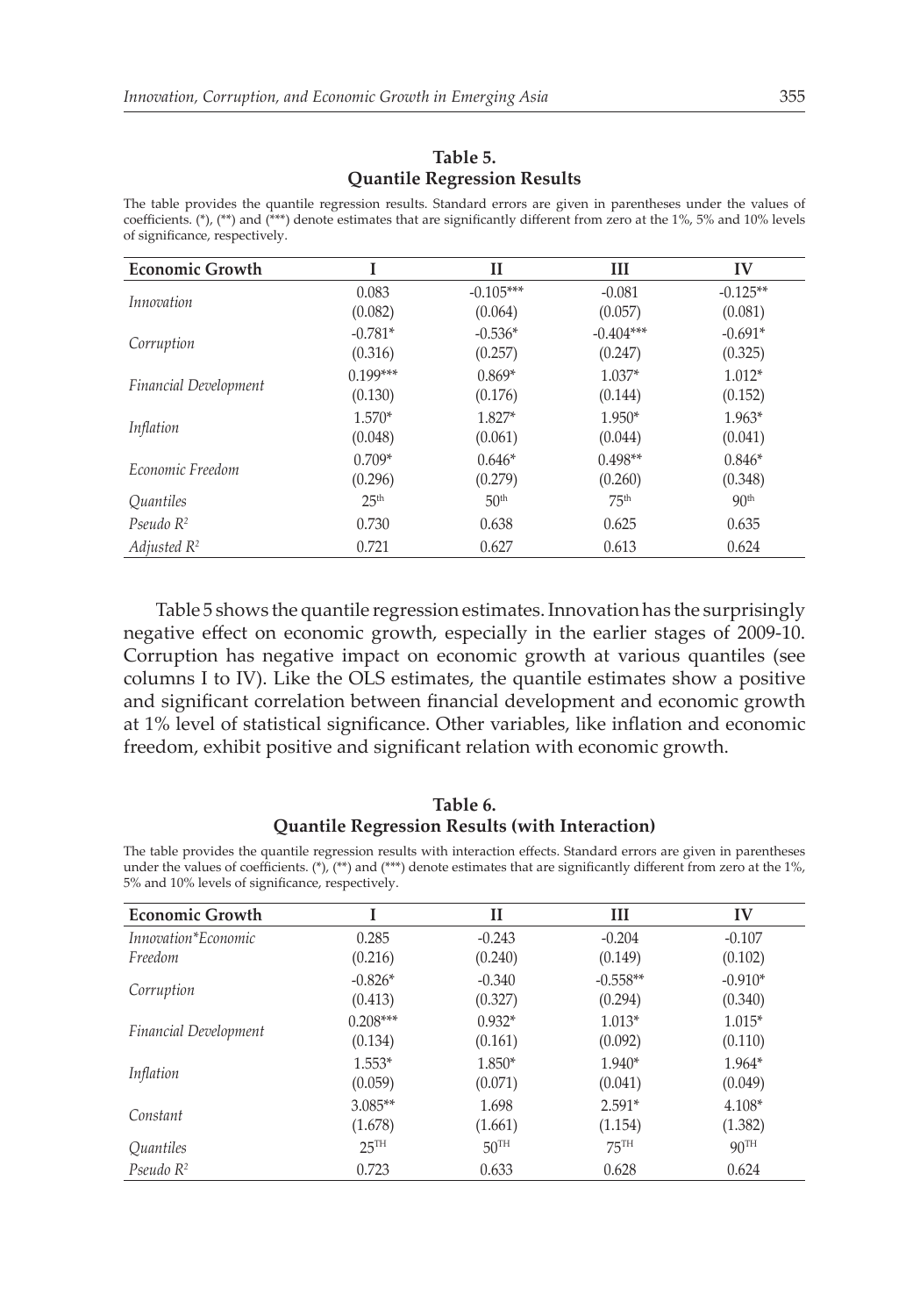Table 6 contains the quantile regression estimates for the model with innovation and economic freedom interaction term. We find that the interaction between innovation and economic freedom has no effect on economic growth at various quantiles. Asian developing economies being primarily mixed economies, we find no significant relation with economic growth, except in India and China. We find that corruption exerted a negative impact on growth due to major rent seeking activities across sectors. Our empirical estimates show that inflation and financial development have a positive and significant effect on economic growth in these economies at the conventional level of significance.

#### *C. Robustness Check*

To overcome the problem of endogeneity, we applied GMM techniques. In our GMM estimations, we applied both the difference and system GMM estimators. The explanatory variables in the basic regression are potentially correlated with the error term, which can bias the coefficients.

| TO% levels of significance, respectively. |                              |              |  |  |  |
|-------------------------------------------|------------------------------|--------------|--|--|--|
| <b>Economic Growth</b>                    | I                            | $\mathbf{I}$ |  |  |  |
| Economic Growth (-1)                      | $-0.857*$                    | $-0.480*$    |  |  |  |
|                                           | (0.150)                      | (0.186)      |  |  |  |
| <i>Innovation</i>                         | $-0.010**$                   | $-0.032**$   |  |  |  |
|                                           | (0.005)                      | (0.017)      |  |  |  |
|                                           | $-0.365*$                    | $0.190*$     |  |  |  |
| Corruption                                | (0.131)                      | (0.078)      |  |  |  |
|                                           | $0.070*$                     | 0.034        |  |  |  |
| <b>Financial Development</b>              | (0.034)                      | (0.029)      |  |  |  |
| Inflation                                 | $1.560*$                     | $1.597*$     |  |  |  |
|                                           | (0.042)                      | (0.039)      |  |  |  |
| Economic Freedom                          | $-0.317$                     | $-0.189$     |  |  |  |
|                                           | (0.312)                      | (0.182)      |  |  |  |
| Constant                                  | $9.376*$                     | 3.832        |  |  |  |
|                                           | (2.466)                      | (2.685)      |  |  |  |
| Model                                     | Arellano Bond Difference GMM | System GMM   |  |  |  |
| No of instruments                         | 14                           | 22           |  |  |  |
| Sargan <i>p</i> -value                    | 0.324                        | 0.947        |  |  |  |
| AR $(1)$ <i>p</i> -value                  | 0.019                        | 0.133        |  |  |  |
| AR $(2)$ <i>p</i> -value                  | 0.149                        | 0.168        |  |  |  |

This table provides Generalized Methods of Moments results. Standard errors are given in parentheses under the values of coefficients. (\*), (\*\*) and (\*\*\*) denote estimates that are significantly different from zero at the 1%, 5% and 10% levels of significance, respectively.

**Table 7. GMM Results**

Table 7, which shows the results, indicate that innovation has a negative impact on economic growth using both the difference and system GMM estimates. The results suggest that the presence of corruption led to the inverse relation between innovation and economic growth, which is consistent with the empirical studies demonstrating that innovation slows down economic growth in the presence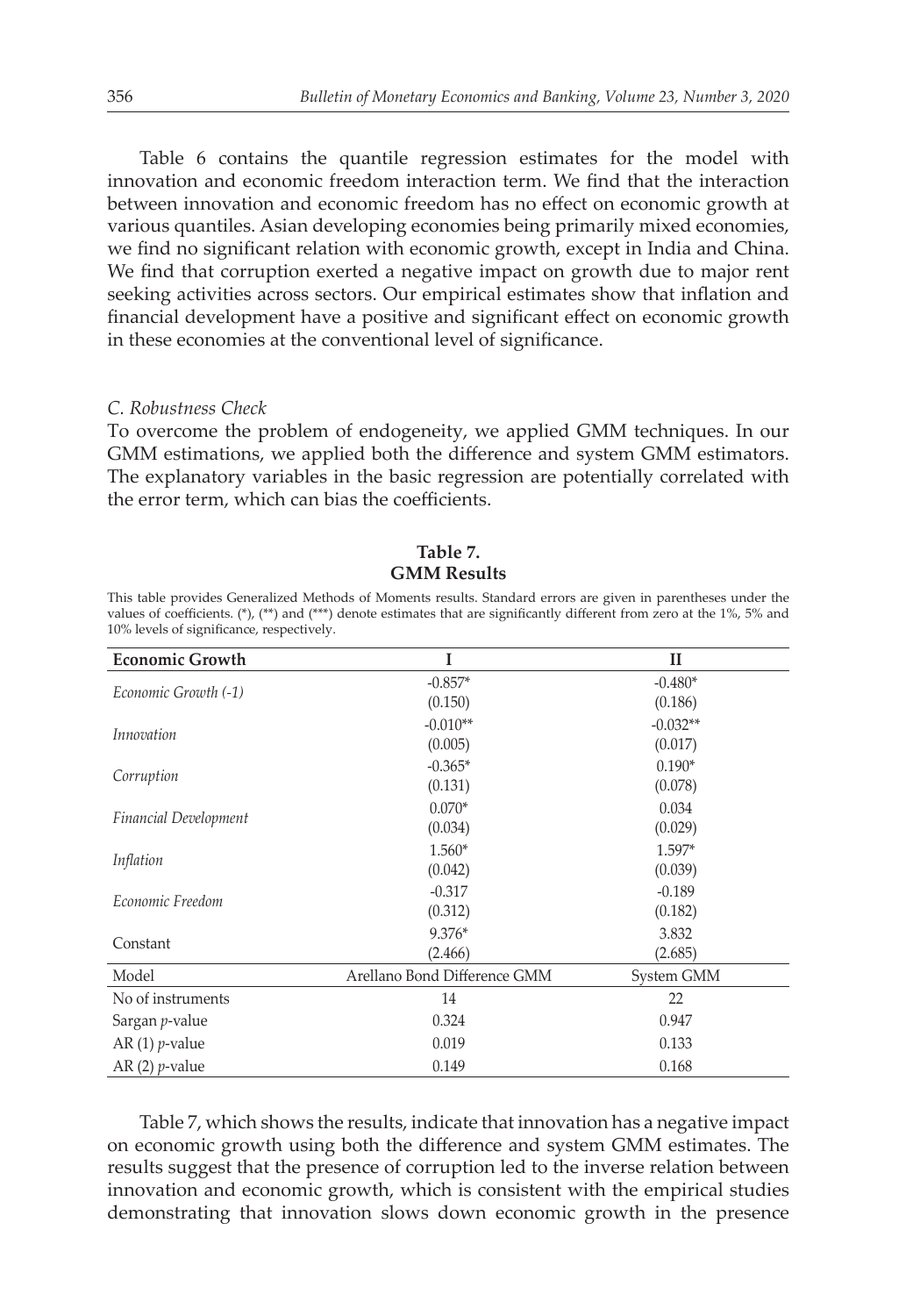of corruption (Goedhuys *et al.*, 2016; Anokhin and Schulze, 2009; Asiedu and Freeman, 2009; Paunov, 2016). Like our previous estimates, our GMM estimates show negative and significant relation between corruption and economic growth. Economic freedom has no significant relation with economic growth from GMM estimates. Our post-estimation results are consistent and robust, as evidenced by the Sargan and autocorrelation (AR) tests.

#### **Table 8. GMM Results (with interaction)**

This table provides Generalized Methods of Moments results with interaction effect. Standard errors are given in parentheses under the values of coefficients. (\*), (\*\*) and (\*\*\*) denote the estimates that are significantly different from zero at the 1%, 5% and 10% levels of significance, respectively.

| <b>Economic Growth</b>       |                           | п          |
|------------------------------|---------------------------|------------|
| Economic Growth (-1)         | $-0.926*$                 | $-0.604*$  |
|                              | (0.162)                   | (0.176)    |
| Innovation*Economic Freedom  | 0.011                     | $-0.132**$ |
|                              | (0.012)                   | (0.070)    |
|                              | $-0.321*$                 | $0.349*$   |
| Corruption                   | (0.124)                   | (0.083)    |
|                              | $0.070*$                  | $0.043*$   |
| <b>Financial Development</b> | (0.031)                   | (0.015)    |
|                              | $1.561*$                  | 1.583*     |
| Inflation                    | (0.034)                   | (0.038)    |
| Constant                     | 8.493*                    | $3.379*$   |
|                              | (1.472)                   | (1.428)    |
| Model                        | Arellano-Bond Dynamic GMM | System GMM |
| No of instruments            | 13                        | 21         |
| Sargan <i>p</i> -value       | 0.366                     | 0.911      |
| AR $(1)$ <i>p</i> -value     | 0.130                     | 0.103      |
| AR $(2)$ <i>p</i> -value     | 0.138                     | 0.155      |

In Table 8, we introduced the interaction between innovation and economic freedom in the model and estimate it using the GMM estimators. We noticed that the interaction term has a negative impact on growth in the presence of more instruments. We found that lagged economic growth impacts growth negatively and significantly at the conventional level of significance (see columns I and II). Our empirical results furthermore show that inflation and financial development have a positive and significant impact on growth at the conventional level of significance, indicating that an increase in inflation and financial development leads to an increase in economic growth.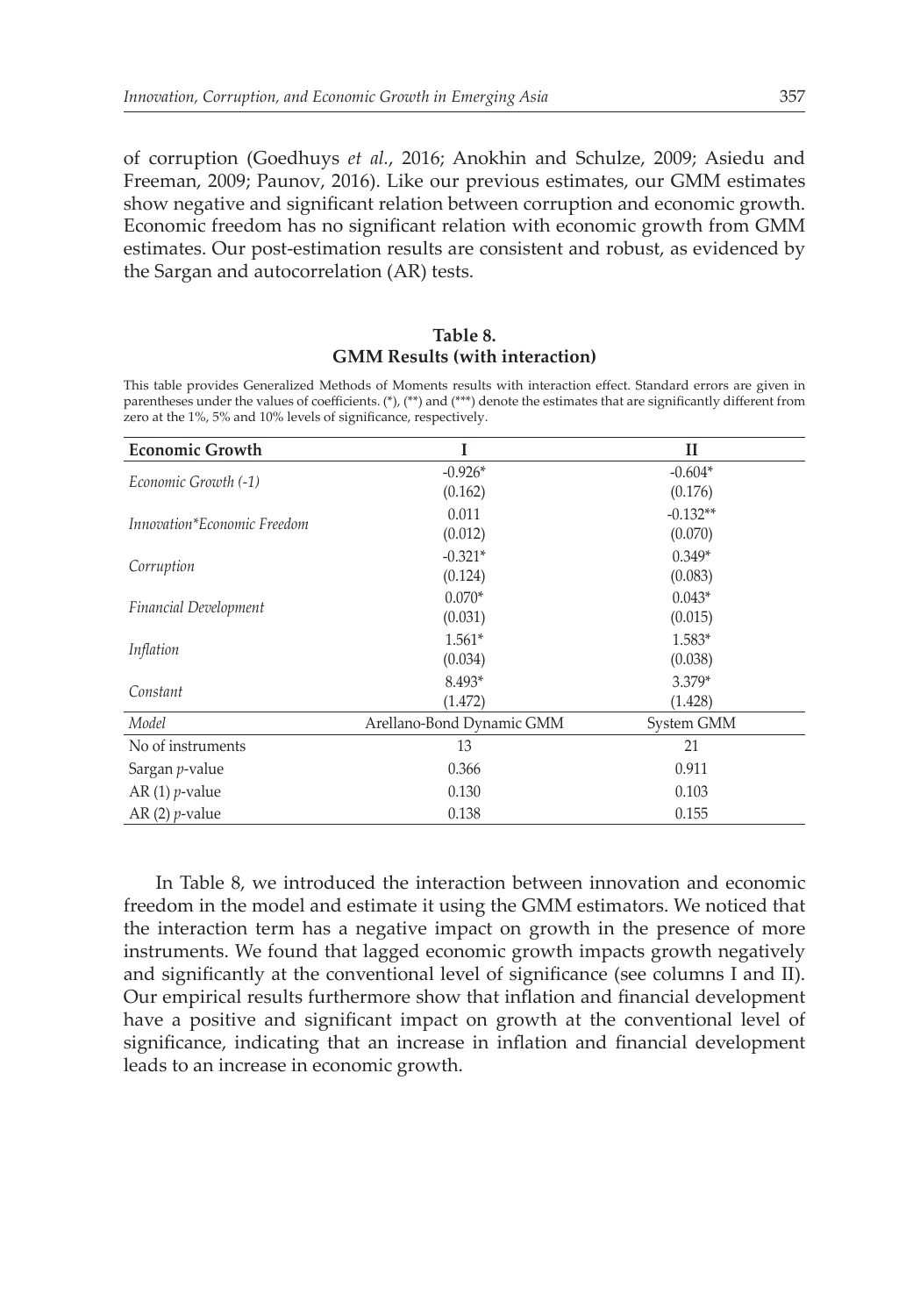#### *D. Sensitivity test*

## **Table 9. Threshold Regression Result**

This table presents the threshold regression result with innovation being the threshold variable. Standard errors are given in parentheses under the values of coefficients. (\*), (\*\*) and (\*\*\*) denote the estimates that are significantly different from zero at the 1%, 5% and 10% levels of significance, respectively.

| <b>Economic Growth</b> | I              | $\mathbf{I}$   | III                | IV             |
|------------------------|----------------|----------------|--------------------|----------------|
| Innovation             | $-0.103*$      | $-0.102*$      | $-0.088**$         | $-0.118*$      |
|                        | (0.042)        | (0.042)        | (0.047)            | (0.045)        |
| Corruption             | 1.706*         | $1.651*$       | $1.522*$           | 1.508*         |
|                        | (0.500)        | (0.499)        | (0.512)            | (0.492)        |
| Financial Development  | 0.082          | $0.095***$     | 0.073              | 0.059          |
|                        | (0.062)        | (0.062)        | (0.065)            | (0.053)        |
| Inflation              | 1.538*         | $1.542*$       | $1.542*$           | 1.523*         |
|                        | (0.026)        | (0.026)        | (0.032)            | (0.030)        |
| Economic Freedom       | 0.103          | 0.014          | $-0.093$           | $-0.009$       |
|                        | (0.104)        | (0.013)        | (0.092)            | (0.008)        |
| Constant               | $-7.123*$      | $-6.537**$     | $-5.603***$        | $-5.503**$     |
|                        | (3.145)        | (3.428)        | (3.526)            | (3.404)        |
| Threshold variable     | Innovation     | Innovation     | Innovation         | Innovation     |
| <b>Trimming</b>        | 0.01 0.01 0.01 | 0.05 0.05 0.05 | $0.10\ 0.10\ 0.10$ | 0.20 0.20 0.20 |
| Regime 1               | $0.040*$       | $0.042*$       | $0.031**$          | 0.015          |
|                        | (0.013)        | (0.013)        | (0.018)            | (0.014)        |
| Regime 2               | $0.055*$       |                |                    | $0.050*$       |
|                        | (0.016)        |                |                    | (0.016)        |
|                        | $0.072*$       | $0.063*$       | $0.066*$           | $0.074*$       |
| Regime 3               | (0.015)        | (0.014)        | (0.018)            | (0.016)        |
| $R^2$                  | 0.875          | 0.872          | 0.869              | 0.878          |
| F-test                 | 1138.57*       | 1294.05*       | 1219.00*           | 1144.87*       |

We performed a sensitivity test by employing a threshold regression test. Table 9 shows these results. We find that innovation has a negative and significant impact on growth at 1% level of significance. We also found that, with further trimming, innovation has a negative and significant impact on economic growth. The threshold regression results suggest that an increase in corruption is associated with an increase in economic growth due to high rent seeking activities (see columns I to IV). Unlike the other regression results, these results indicate that innovation has a positive and significant impact on growth at the conventional levels of significance. However, economic freedom has no significant impact on economic growth (see Table 9).

#### **V. CONCLUSION**

We show that innovation has either no significant or a negative impact on economic growth. Hence, our study documents that the least positive spillover effects of innovation and corruption in the emerging Asian region is primarily due to the differences in innovation patterns across countries, lack of effective R&D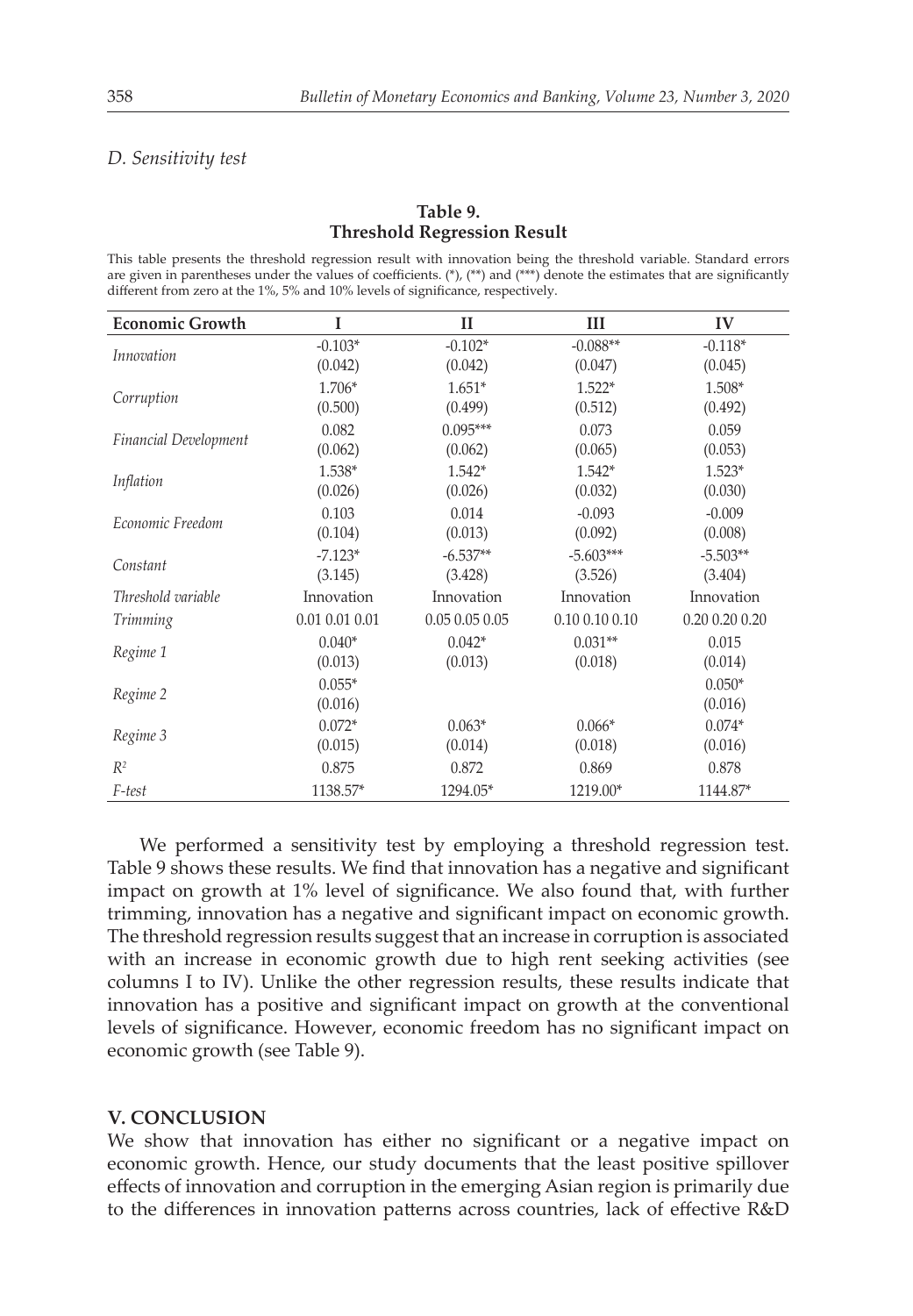facilities, and to the prevalence of corruption. We show that corruption slowed down economic growth in the region, consistent with prior empirical findings (Luo, 2005; Ankhoin and Schultz, 2009). In some of our empirical estimates, like the sensitivity estimates, we found that corruption enhances economic growth in the presence of innovation (as a threshold variable). This implies that corruption, in some cases, stimulates innovation activities. We also found that, due to the variations in economy-specific institutional frameworks, macroeconomic, and political stabilities, economic freedom exerted no significant impact on growth. Overall, the results indicate that innovation in the region is not robust enough to attract additional economic growth and that corruption is the major hindrance to long-run growth.

We found that the impact of innovation on economic growth in most emerging Asian countries is insignificant. We found the same evidence for the interaction effect of innovation and economic freedom on growth. One of the reasons attributable to such results may be the lack of adequate allocation of R&D expenditure towards the R&D sector. This is affirmed by UNESCO's Sustainable Development Goals Report of 2018, which suggested that the South and West Asia spent only 0.1 to 0.6 percent of their GDP on R&D activities. In order to fuel efficient innovative and sustainable economies, the emerging Asian countries should reform their administrations to become more transparent.

#### **REFERENCES**

- Acemoglu, D., & Verdier, T. (2000). The Choice Between Market Failures and Corruption. *American Economic Review,* 90, 194-211.
- Andergassen, R., Nardini, F., & Ricottilli, M. (2009). Innovation and Growth Through Local and Global Interaction. *Journal of Economic Dynamics and Control*, 33, 1779-1795.
- Andergassen, R., Nardini, F., & Ricottilli, M. (2009). Innovation and Growth Through Local and Global Interaction. *Journal of Economic Dynamics and Control*, 33, 1779-1795.
- Asiedu, E., & Freeman, J. (2009). The Effect Of Corruption On Investment Growth: Evidence from Firms in Latin America, Sub-Saharan Africa, and Transition Countries. *Review of Development Economics*, 13, 200-214.
- Bae, S. H., & Yoo, K. (2015). Economic Modeling of Innovation in the Creative Industries and its Implications. *Technological Forecasting and Social Change*, 96, 101-110.
- Blackburn, K., & Powell, J. (2011). Corruption, Inflation and Growth. *Economics Letters*, *113*, 225-227.
- Brockman, P., Khurana, I. K., & Zhong, R. I. (2018). Societal Trust and Open Innovation. *Research Policy*, 47, 2048-2065.
- Campos, N. F., Dimova, R. D., & Saleh, A. (2010). Whither Corruption? A Quantitative Survey of the Literature on Corruption and Growth. CEPR Discussion Paper No. DP8140.
- Cooray, A., Dzhumashev, R., & Schneider, F. (2017). How Does Corruption Affect Public Debt? An Empirical Analysis. *World Development*, 90, 115-127.
- Devpura, N., & Narayan, P.K., (2020) Hourly Oil Price Volatility: The Role of COVID-19, *Energy Research Letters*, 1, 13683. https://doi.org/10.46557/001c.13683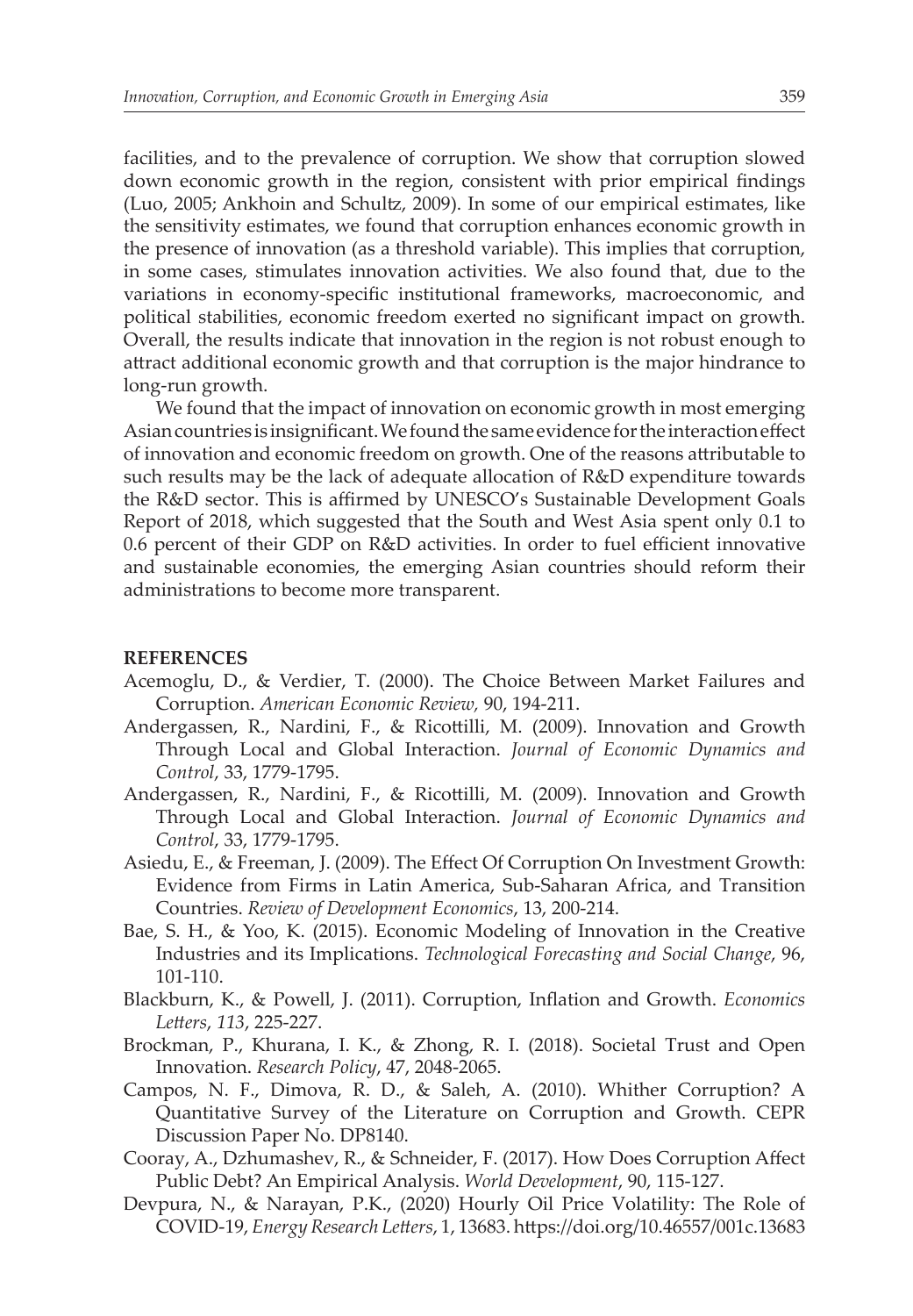- Dincer, O. (2019). Does Corruption Slow Down Innovation? Evidence from a Cointegrated Panel of US States. *European Journal of Political Economy*, 56, 1-10.
- Doh, S., & Acs, Z. J. (2010). Innovation and Social Capital: A Cross-Country Investigation. *Industry and Innovation*, 17, 241-262.
- Domar, E. D. (1946). Capital Expansion, Rate of Growth, and Employment. *Econometrica, Journal of the Econometric Society*, 137-147.
- Dreher, A., & Gassebner, M. (2007). Greasing the Wheels of Entrepreneurship. *The Impact of Regulations and Corruption on Firm Entry (Working Paper, 2013). CESifo*.
- Ertugrul, H.M., Gungor, B.O., & Soytas, U. (2020). Effect of COVID-19 Outbreak on Turkish Diesel Consumption Volatility Dynamics. *Energy Research Letters*,1(3). https://doi.org/10.46557/001c.17496
- Goedhuys, M., & Sleuwaegen, L. (2016). International Standards Certification, Institutional Voids and Exports from Developing Country Firms. *International Business Review*, 25, 1344-1355.
- Grossman, G. M., & Helpman, E. (1990). Trade, Innovation, and Growth (No. 2123- 2018-4877).
- Gyimah-Brempong, K. (2002). Corruption, Economic Growth, and Income Inequality in Africa. *Economics of Governance,* 3, 183-209.
- Habibov, N., Barrett, B. J., & Chernyak, E. (2017). Understanding Women's Empowerment and Its Determinants in Post-Communist Countries: Results of Azerbaijan National Survey. *Women's Studies International Forum*, 62, 125–135.
- Haroon, O., & Rizvi, S.A.R. (2020) Flatten the Curve and Stock Market Liquidity— An Inquiry into Emerging Economies. *Emerging Markets Finance and Trade*, 56, 2151-2161. https://doi.org/10.1080/1540496X.2020.1784716.
- Harrod, R. F. (1939). An Essay in Dynamic Theory. *The Economic Journal*, 49, 14-33.
- Ho, S. Y., & Iyke, B. N. (2018). Finance-Growth-Poverty Nexus: A Re-Assessment of the Trickle-Down Hypothesis in China. *Economic Change and Restructuring*, 51, 221-247.
- Ho, S. Y., & Iyke, B. N. (2020). The Determinants of Economic Growth in Ghana: New Empirical Evidence. *Global Business Review*, 21, 626-644.
- Hsu, P. H., Tian, X., & Xu, Y. (2014). Financial Development and Innovation: Cross-Country Evidence. *Journal of Financial Economics*, 112, 116-135.
- Huang, Y. (2015) Arresting Corruption in China—Why China's Form of Corruption Is So Unique? *The Diplomat*.
- Index, G. I. (2018). Energizing the World with Innovation. https://www. globalinnovationindex. org/gii-2017-report.
- Iyke, B. N. (2017). Does Trade Openness Matter for Economic Growth in the CEE countries?. *Review of Economic Perspectives*, 17, 3-24.
- Iyke, B. N. (2018). The Real Effect of Currency Misalignment on Productivity Growth: Evidence from Middle-Income Economies. *Empirical Economics*, 55, 1637-1659.
- Iyke, B. (2020a). COVID-19: The Reaction of US Oil and Gas Producers to the Pandemic. *Energy Research Letters*, 1, 13912. https://doi.org/10.46557/001c.13912
- Iyke, B.N. (2020b). The Disease Outbreak Channel of Exchange Rate Return Predictability: Evidence from COVID-19. *Emerging Markets Finance and Trade*, 56, 2277-2297. https://doi.org/10.1080/1540496X.2020.1784718
- Iyke, B. N., & Ho, S. Y. (2020). Consumption and Exchange Rate Uncertainty: Evidence from Selected Asian countries. *The World Economy*, 43, 2437-2462.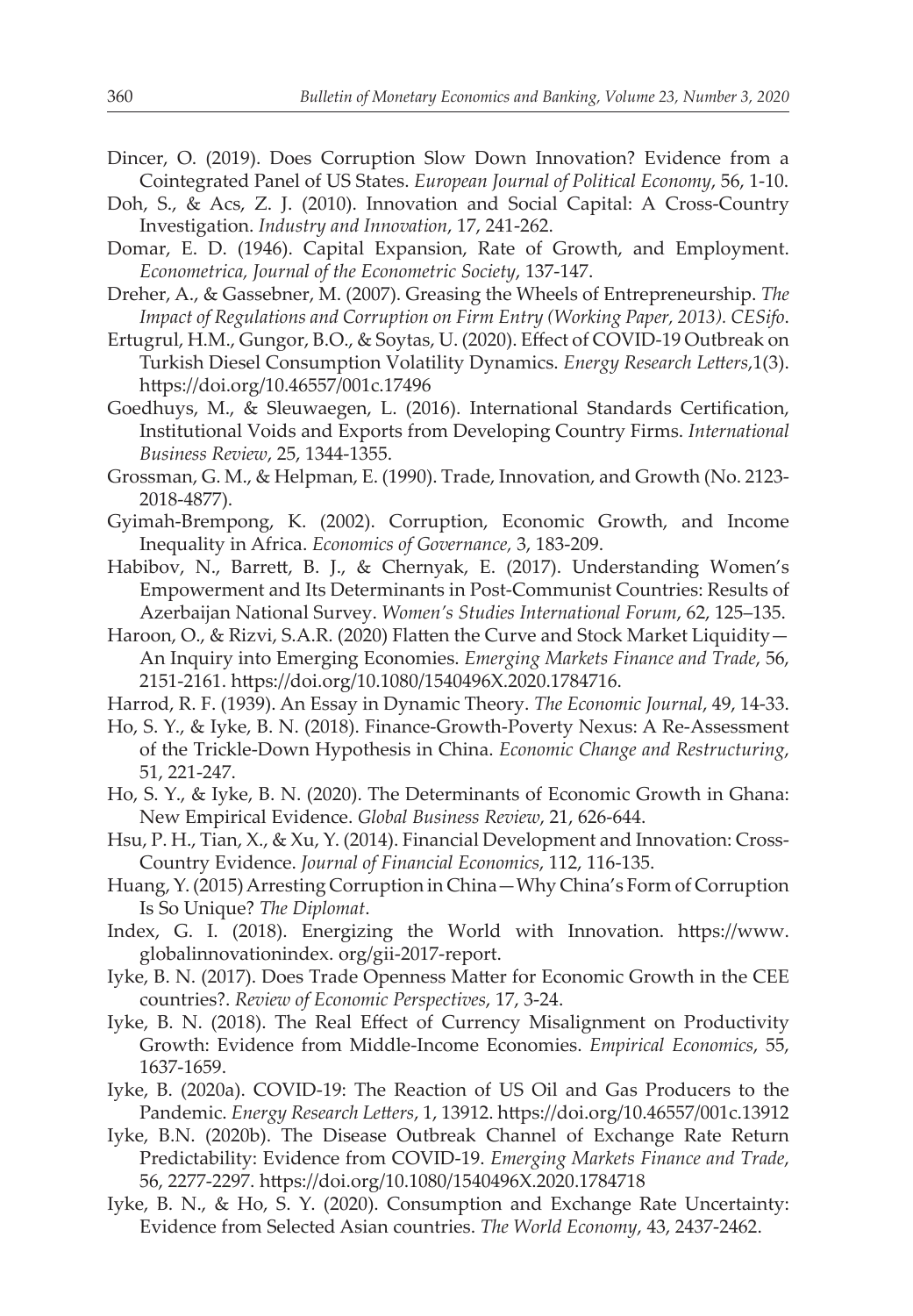- Juhro, S. M., Narayan, P. K., Iyke, B. N., & Trisnanto, B. (2020). Is There A Role For Islamic Finance and R&D in Endogenous Growth Models in the Case of Indonesia?. *Pacific-Basin Finance Journal*. https://doi.org/10.1016/j. pacfin.2020.101297.
- Klitgaard, Robert E. (1988). *Controlling Corruption*. Univ. of California Press.
- Koenker, R., & Bassett Jr, G. (1978). Regression Quantiles. *Econometrica: journal of the Econometric Society*, 33-50.
- Lee, Y., & Gordon, R. H. (2005). Tax structure and economic growth. *Journal of Public Economics*, 89, 1027-1043.
- Leff, N. H. (1964). Economic Development through Bureaucratic Corruption. *American Behavioral Scientist*, 8, 8-14.
- Lien, D. H. D. (1986). A Note on Competitive Bribery Games. *Economics Letters,* 22, 337-341.
- Lui, F. T. (1985). An Equilibrium Queuing Model of Bribery. *Journal of Political Economy*, 93, 760-781.
- Luo, Y. (2005). An Organizational Perspective of Corruption. *Management and Organization Review*, 1, 119-154.
- Mansfield, E. (1972). *Research and innovation in the modern corporation*. Springer.
- Maradana, R. P., Pradhan, R. P., Dash, S., Gaurav, K., Jayakumar, M., & Chatterjee, D. (2017). Does Innovation Promote Economic Growth? Evidence from European countries. *Journal of Innovation and Entrepreneurship*, 6, 1.
- Mauro, P. (1995). Corruption and Growth. *The Quarterly Journal of Economics*, 110, 681-712.
- Méndez, F., & Sepúlveda, F. (2006). Corruption, Growth and Political Regimes: Cross Country Evidence. *European Journal of political economy*, 22, 82-98.
- Mishra, A.K., Rath, B.N., & Dash, A.K. (2020). Does the Indian financial Market Nosedive because of the COVID-19 Outbreak, in Comparison to after Demonetisation and the GST? *Emerging Markets Finance and Trade*, 56, 2162- 2180. https://doi.org/10/1080/1540496X.2020.1785425.
- Murphy, Kevin M., Shleifer, Andrei, & Vishny, Robert W. (1993). Why is Rent-Seeking So Costly to Growth? *American Economic Rev*iew, 83**,** 409–414.
- Nadiri, M. I. (1993). *Innovations and technological spillovers* (No. w4423). National Bureau of Economic Research.
- Narayan, P. K. (2020a). Oil Price News and COVID-19—Is There Any Connection?. *Energy Research Letters*, 1, 13176. https://doi.org/10.46557/001c.13176.
- Narayan, P. K. (2020b). Did Bubble Activity Intensify During COVID-19? *Asian Economics Letters*, 1(2). https://doi.org/10.46557/001c.17654.
- Narayan, P. K. (2020c). Has COVID-19 Changed Exchange Rate Resistance to Shocks? Asian Economics Letters, 1. https://doi.org/10.46557/001c.17389
- Narayan, P., & Smyth, R. (2005). Trade Liberalization and Economic Growth in Fiji. An Empirical Assessment Using the ARDL approach. *Journal of the Asia Pacific Economy*, 10, 96-115. https://doi.org/10.1080/1354786042000309099
- North, D. (1993). Institutions and Economic Performance. *Rationality, Institutions and Economic Methodology,* 242-261.
- Özşahin, Ş., & Üçler, G. (2017). The consequences of corruption on inflation in developing countries: Evidence from Panel Cointegration and Causality Tests. *Economies*, 5, 49.